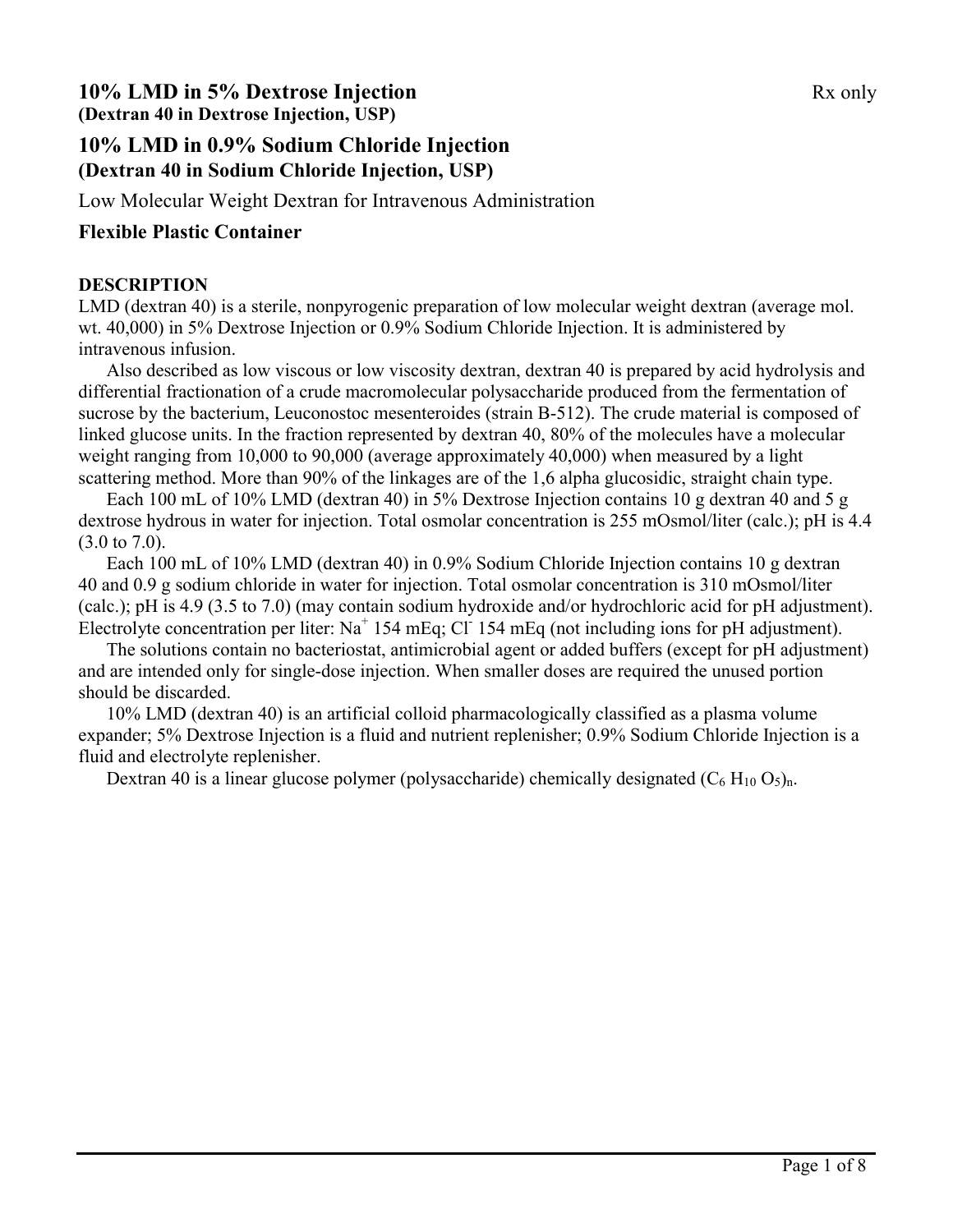The structural formula for dextran (repeating unit) is:



Dextrose, USP is chemically designated D-glucose monohydrate  $(C_6 H_{12} O_6 \cdot H_2 O_6)$ , a hexose sugar freely soluble in water.

Sodium Chloride, USP is chemically designated NaCl, a white crystalline powder freely soluble in water.

Water for Injection, USP is chemically designated  $H_2O$ .

The flexible plastic container is fabricated from a specially formulated polyvinylchloride. Water can permeate from inside the container into the overwrap but not in amounts sufficient to affect the solution significantly. Solutions inside the plastic container also can leach out certain of the chemical components of the plastic in very small amounts before the expiration period is attained. However, safety of the plastic has been confirmed by tests in animals according to USP biological standards for plastic containers.

### **CLINICAL PHARMACOLOGY**

The fundamental action of LMD (dextran 40) is the *enhancement of blood flow*, particularly in the microcirculation. This enhancement is due to:

- 1. Its primary effect of volume expansion with resultant hemodilution;
- 2. Maintenance of the electronegativity of red blood cells;
- 3. Coating of red blood cells and platelets;
- 4. Increase in the suspension stability of blood;
- 5. Decrease in the viscosity of blood.

It should be emphasized that the above effects are not exerted separately, but conjointly they result in the enhancement of blood flow.

LMD, used in the treatment of shock, produces significant increases in blood volume, central venous pressure, cardiac output, stroke volume, blood pressure and urinary output. It reduces blood viscosity, peripheral resistance and improves peripheral blood flow with the release of sequestered blood cells, thereby increasing venous return to the heart.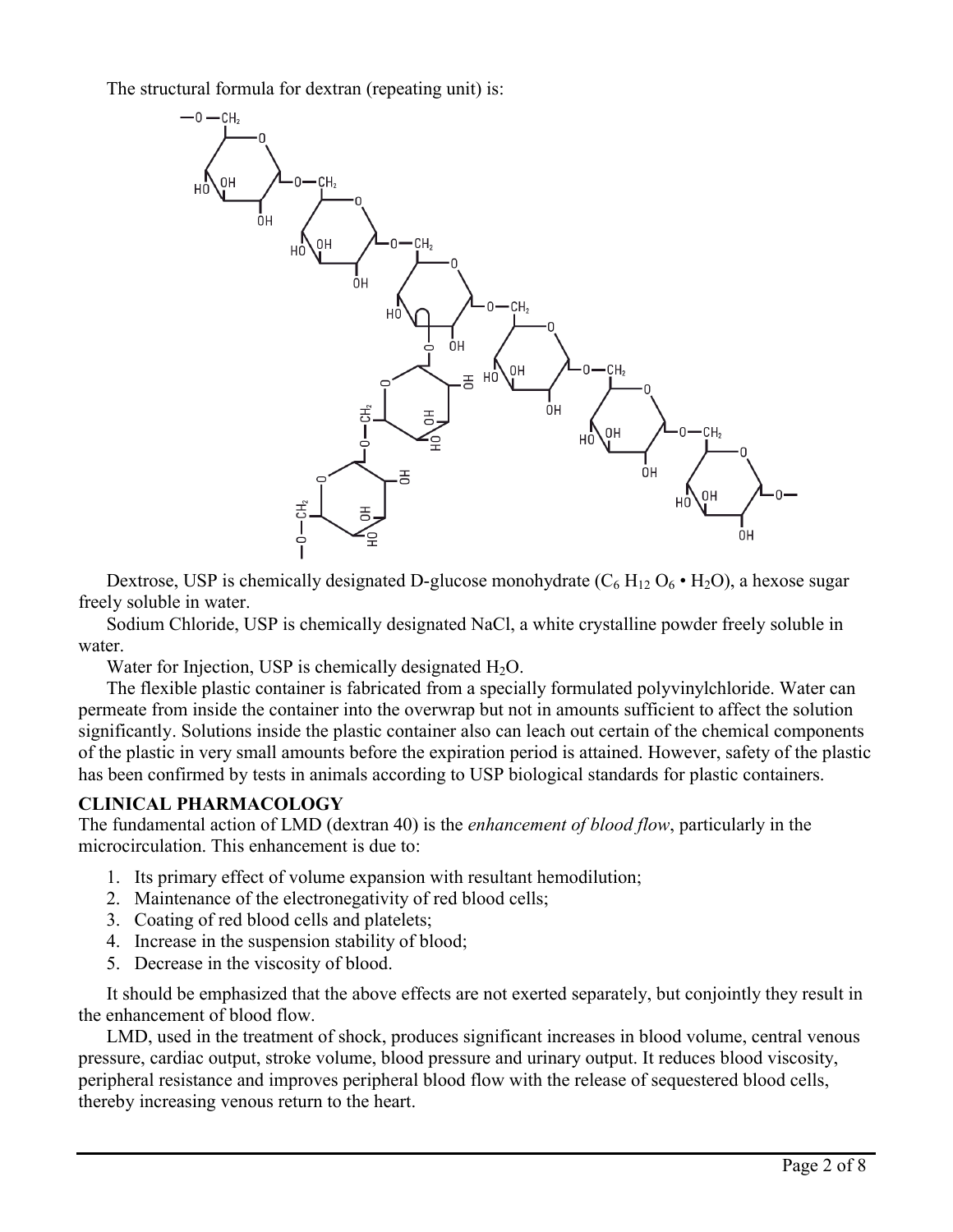When used as part of the pump prime for extracorporeal procedures, LMD, as compared to whole blood, albumin 5%, or whole blood plus 5% dextrose and water, leads to less destruction of red blood cells and platelets, reduces intravascular hemagglutination and maintains erythrocyte electronegativity.

The infusion of LMD (dextran 40) during and after surgical trauma reduces the incidence of deep venous thrombosis (DVT) and pulmonary embolism (PE) in patients subject to surgical procedures with a high incidence of thromboembolic complication. Unlike antithrombogenic agents of the anticoagulant type, LMD does not achieve its effect so much by blocking fibrinogen-fibrin conversion but acts by simultaneously inhibiting other mechanisms essential to thrombus formation such as vascular stasis and platelet adhesiveness and by altering the structure and thereby the lysability of fibrin clots.

Histopathological studies have shown that the development of a mural platelet thrombus is the first stage of thrombus formation not only in the arterial, but also in the venous system. A number of studies have further shown that many patients who develop thromboembolic complications show an abnormally high platelet adhesiveness. Infusion of LMD has been shown to reduce platelet adhesiveness as measured by various *in vitro* tests on blood samples obtained from humans and to inhibit the growth of a mural platelet thrombus at the site of experimental (laser beam) injury in the rabbit's ear chamber.

Studies have shown an increase in the lysability of thrombi formed in the presence of dextran. A consistent and characteristic alteration in fibrin structure has been observed when fibrin is formed in the presence of dextran, and further experiments demonstrated such fibrin to be more susceptible to plasmin digestion. Other studies have shown that dextran infused into patients during surgery increases the lysability of *ex vivo* thrombi. Controlled clinical trials have shown that thrombi in patients treated with dextran have a more pronounced tendency to undergo lysis as determined by phlebography.

LMD is evenly distributed in the vascular system. Its distribution according to molecular weight shifts toward higher molecular weights as the smaller molecules are excreted by the kidney. In normovolemic subjects, approximately 50% is excreted within 3 hours, 60% is excreted within 6 hours and about 75% within 24 hours. Reabsorption of dextran by the renal tubules is negligible. The unexcreted molecules of dextran diffuse into the extravascular compartment and are temporarily taken up by the reticuloendothelial system. Some of these molecules are returned to the intravascular compartment via the lymphatics. Dextran is slowly degraded by the enzyme dextranase to glucose.

Solutions containing carbohydrate in the form of dextrose restore blood glucose levels and provide calories. Carbohydrate in the form of dextrose may aid in minimizing liver glycogen depletion and exerts a protein sparing action. Dextrose injected parenterally undergoes oxidation to carbon dioxide and water.

Sodium chloride in water dissociates to provide sodium  $(Na^+)$  and chloride (Cl) ions. Sodium  $(Na^+)$  is the principal cation of the extracellular fluid and plays a large part in the therapy of fluid and electrolyte disturbances. Chloride (Cl) has an integral role in buffering action when oxygen and carbon dioxide exchange occurs in red blood cells. The distribution and excretion of sodium  $(Na^+)$  and chloride (Cl) are largely under the control of the kidney, which maintains a balance between intake and output.

Water is an essential constituent of all body tissues and accounts for approximately 70% of total body weight. Average normal adult daily requirement ranges from two to three liters (1.0 to 1.5 liters each for insensible water loss by perspiration and urine production).

Water balance is maintained by various regulatory mechanisms. Water distribution depends primarily on the concentration of electrolytes in the body compartments and sodium  $(Na^+)$  plays a major role in maintaining physiologic equilibrium.

#### **INDICATIONS AND USAGE**

LMD (dextran 40) is indicated for use in the adjunctive treatment of shock or impending shock due to hemorrhage, burns, surgery or other trauma. It is not indicated as a replacement for whole blood or blood components if they are available. It should not replace other forms of therapy known to be of value in the treatment of shock.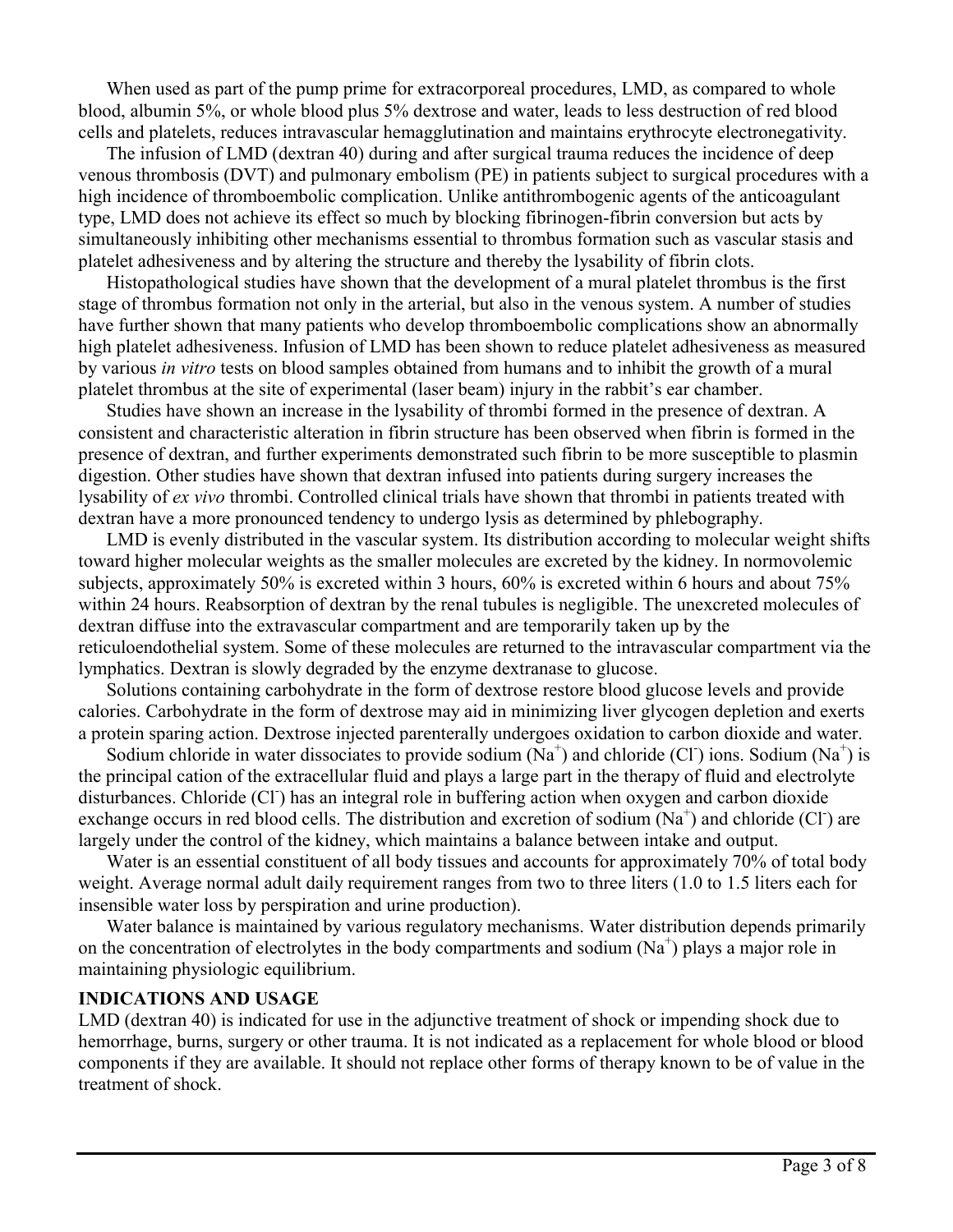LMD is also indicated for use as a priming fluid, either as a sole prime or as an additive, in pump oxygenators during extracorporeal circulation.

LMD is also indicated for use in prophylaxis of venous thrombosis and pulmonary embolism in patients undergoing procedures known to be associated with a high incidence of thromboembolic complications, such as hip surgery.

### **CONTRAINDICATIONS**

LMD (dextran 40) is contraindicated in patients with known hypersensitivity to dextran, in those with marked hemostatic defects of all types (thrombocytopenia, hypofibrinogenemia, etc.) including those caused by drugs (heparin, warfarin, etc.), marked cardiac decompensation and in renal disease with severe oliguria or anuria.

## **WARNINGS**

Although infrequent, severe and fatal anaphylactoid reactions consisting of marked hypotension or cardiac and respiratory arrest have been reported, most of these reactions have occurred in patients not previously exposed to intravenous dextran and early in the infusion period. It is strongly recommended, therefore, that patients not previously exposed to dextran be observed closely during the first minutes of the infusion period.

### **Anaphylactoid Reactions**

There have been rare reports of serious and life-threatening dextran-induced anaphylactoid reactions (DIAR) associated with Dextran 40 and Dextran 70 administration. To reduce the likelihood of DIAR, 20 mL dextran 1 should be administered prior to infusion of Dextran 40 or Dextran 70 consistent with the dextran 1 package insert.<sup>1-5</sup> See **DOSAGE AND ADMINISTRATION**. Investigators have reported a 35fold decrease (from 1:2000 to 1:70,000) in the incidence of DIAR following prophylactic use of dextran 1.<sup>6</sup> However, serious and life-threatening reactions may still occur following initiation of an infusion of any clinical dextran (see **ADVERSE REACTIONS**).

Because of the seriousness of anaphylactoid reactions, it is recommended that the infusion of intravenous dextran be stopped at the first sign of an allergic reaction provided that other means of sustaining the circulation are available. Resuscitative measures should be readily available for emergency administration in the event such a reaction occurs. In circulatory collapse due to anaphylaxis, rapid volume substitutions with an agent other than dextran should be instituted.

Because LMD (dextran 40) is a hypertonic colloid solution, it attracts water from the extravascular space. This shift of fluid should be considered if the drug is used for poorly hydrated patients where additional fluid therapy will be needed. If LMD is given in excess, vascular overload could occur. The latter possibility can be avoided with careful clinical monitoring preferably by central venous pressure.

Renal excretion of LMD causes elevations of the specific gravity of the urine. In the presence of adequate urine flow only minor elevation will occur, whereas in patients with reduced urine output, urine viscosity and specific gravity can be increased markedly. Since urine osmolarity is only slightly increased by the presence of dextran molecules, it is recommended that, when desired, a patient's state of hydration be assessed by determination of urine or serum osmolarity. If signs of dehydration are present, additional fluid should be administered. An osmotic diuretic such as mannitol also can be used to maintain an adequate urine flow.

Although numerous studies attest to the "nephrotonic" effect of LMD, renal failure has been reported to occur after the use of LMD.

Evidence of tubular vacuolization (osmotic nephrosis) has been found following LMD administration in animals and man. While this appears to be reversible experimentally in animals and to be a consequence of high urine concentration of the drug, its exact clinical significance is presently unknown.

Occasional abnormal renal and hepatic function values have been reported following administration of LMD. However, the specific effect of LMD on renal and hepatic function could not be determined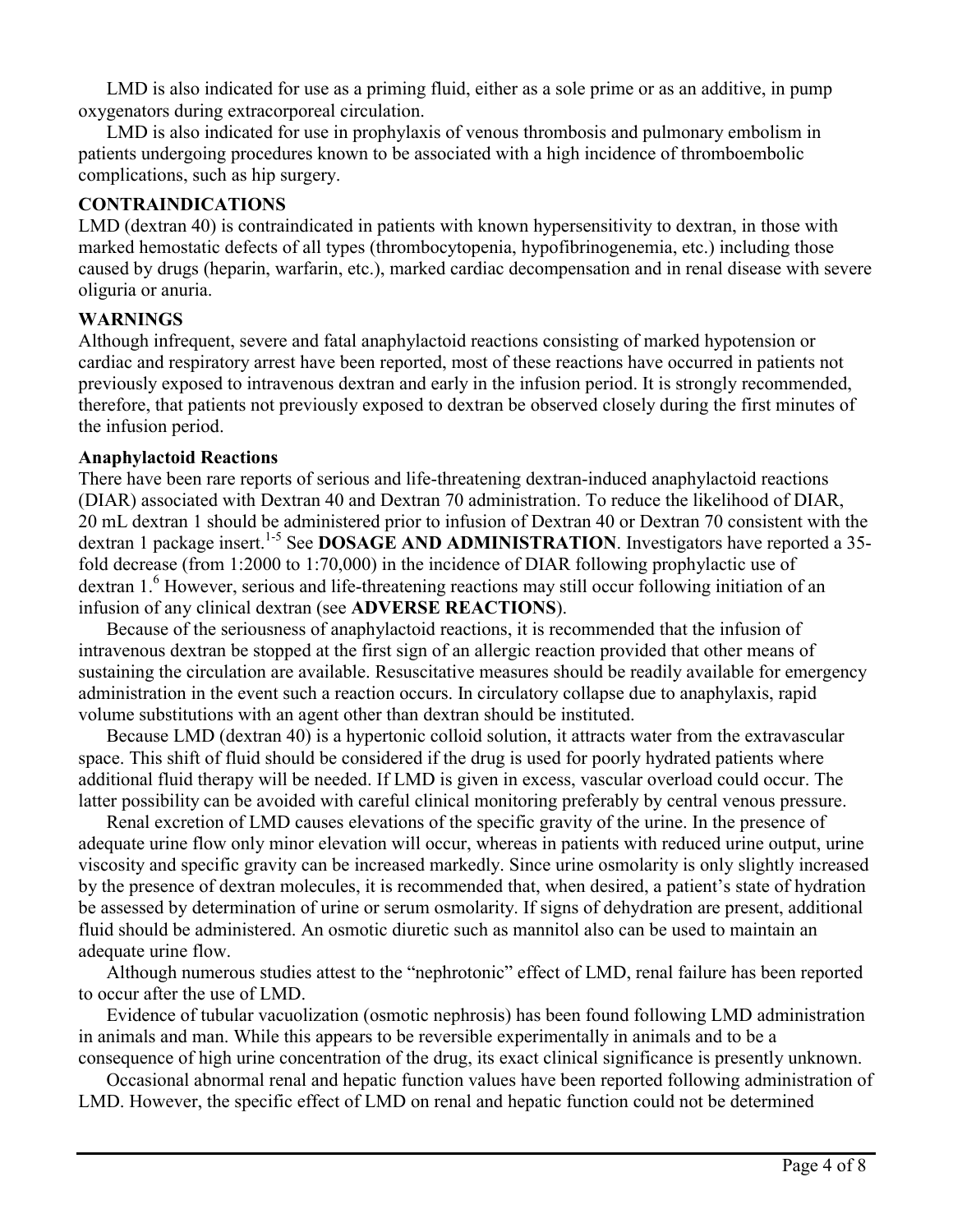because most of the patients also had undergone surgery or cardiac catheterization. A comparative study of dextran 40 and 5% dextrose in water as pump-priming fluids in open-heart surgery has shown similar elevations of serum glutamic oxaloacetic transaminase (SGOT), aspartate aminotransferase and serum glutamic pyruvic transaminase (SGPT), alanine aminotransferase values in both groups.

Caution should be employed when LMD is administered to patients with active hemorrhage as the resulting increase in perfusion pressure and improved microcirculatory flow may result in additional blood loss.

Administering infusions of LMD that exceed the recommended dose should be avoided, since a doserelated increase in the incidence of wound hematoma, wound seroma, wound bleeding, distant bleeding (hematuria and melena) and pulmonary edema has been observed. Recommended doses should never be exceeded in patients with advanced renal disease, since excessive doses may precipitate renal failure.

Dextran may interfere to some extent with platelet function and should be used with caution in cases with thrombocytopenia. Transient prolongation of bleeding time and/or slightly increased bleeding tendency may occur with the administration of doses greater than 1,000 mL. Care should be taken to prevent a depression of hematocrit below 30% by volume. When large volumes of dextran are administered, plasma protein levels will be decreased.

Solutions containing sodium ions should be used with great care, if at all, in patients with congestive heart failure, severe renal insufficiency and in clinical states in which there exists edema with sodium retention.

The intravenous administration of this solution can cause fluid and/or solute overloading resulting in dilution of serum electrolyte concentrations, overhydration, congested states or pulmonary edema. The risk of dilutional states is inversely proportional to the electrolyte concentrations of administered parenteral solutions.

The risk of solute overload causing congested states with peripheral and pulmonary edema is directly proportional to the electrolyte concentrations of such solutions.

In patients with diminished renal function, administration of solutions containing sodium ions may result in sodium retention.

#### **PRECAUTIONS**

The possibility of circulatory overload should be kept in mind. Special care should be exercised in patients with impaired renal clearance of dextran. When the risk of pulmonary edema and/or congestive heart failure may be increased, dextran should be used with caution.

In patients with normal hemostasis, dosage of LMD (dextran 40) approximating 15 mL/kg of body weight may prolong bleeding time and depress platelet function. Dosages in this range also markedly decrease factor VIII, and decrease factors V and IX to a greater degree than would be expected to occur from hemodilution alone. Since these changes tend to be more pronounced following trauma or major surgery, patients should be observed for early signs of bleeding complications.

Since increased rouleaux formation may occur in the presence of dextran, it is recommended that blood samples be drawn for typing and cross-matching prior to the infusion of dextran and reserved for subsequent use if necessary. If blood is drawn after infusion of dextran, the saline agglutination and indirect antiglobulin methods may be used for typing and cross-matching. Difficulty may be encountered when proteolytic enzyme techniques are used to match blood.

Consideration should be given to withdrawal of blood for chemical laboratory tests prior to initiating therapy with dextran because of the following:

1. Blood sugar determinations that employ high concentrations of acid may result in hydrolysis of dextran, yielding falsely elevated glucose assay results. This has been observed both with sulfuric acid and with acetic acid.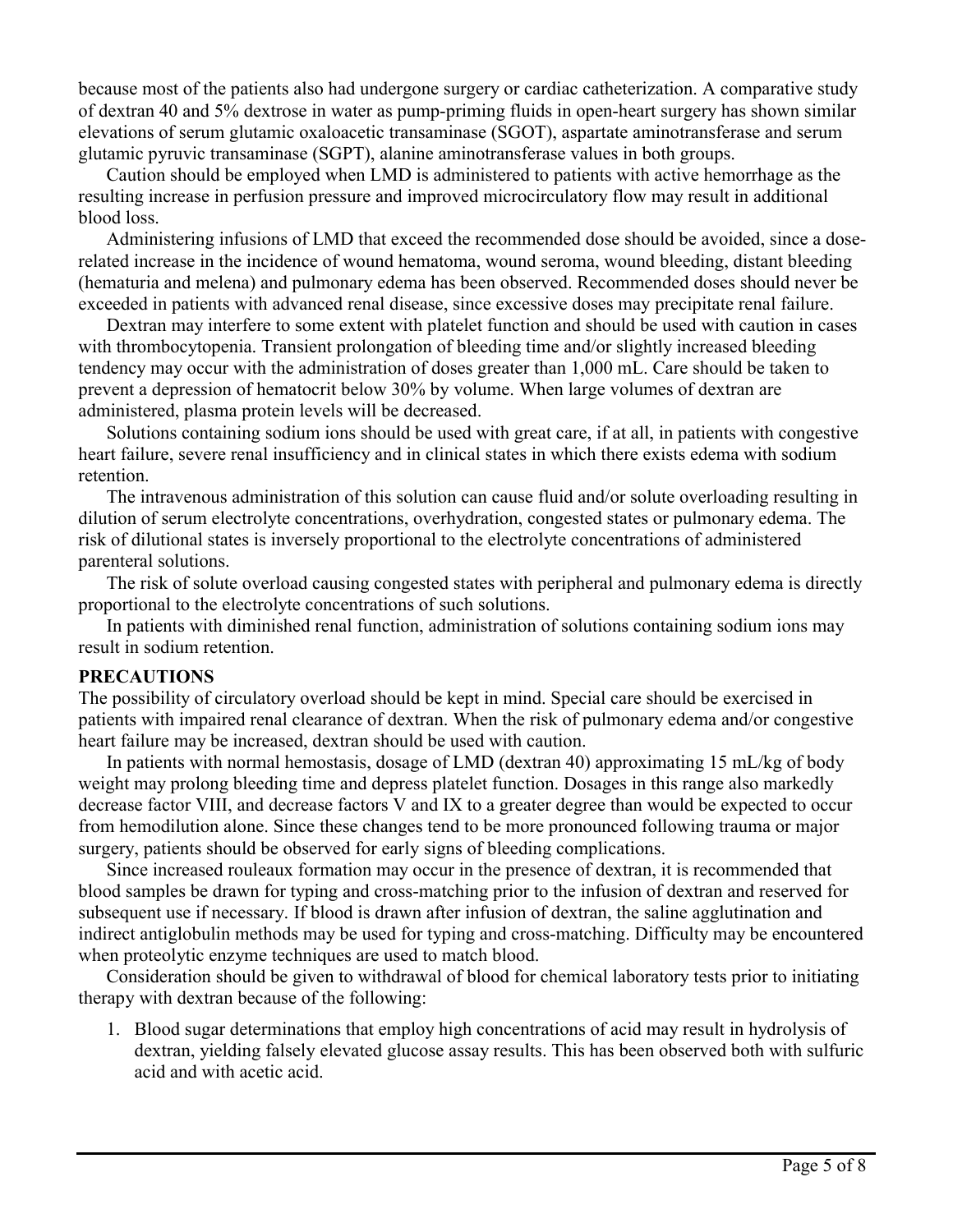2. In other laboratory tests, the presence of dextran in the blood may result in the development of turbidity, which can interfere with the assay. This has been observed in bilirubin assays in which alcohol is employed and in total protein assays employing biuret reagent.

Solutions containing dextrose should be used with caution in patients with known subclinical or overt diabetes mellitus.

Caution must be exercised in the administration of parenteral fluids, especially those containing sodium ions, to patients receiving corticosteroids or corticotropin.

Do not administer unless solution is clear and container is undamaged. Discard unused portion.

**Drug Interactions.** Additive medications should not be delivered via plasma volume expanders.

**Pregnancy.** Animal reproduction studies have not been conducted with dextran 40 in dextrose or sodium chloride. It is also not known whether dextran 40 in dextrose or sodium chloride can cause fetal harm when administered to a pregnant woman or can affect reproduction capacity. 10% LMD (dextran 40) in dextrose or sodium chloride should be given to a pregnant woman only if clearly needed.

**Nursing Mothers.** It is not known whether this drug is excreted in human milk. Because many drugs are excreted in human milk, caution should be exercised when 10% LMD (dextran 40) in dextrose or sodium chloride is administered to a nursing woman.

**Pediatric Use.** The safety and effectiveness of dextran 40 have not been established in neonates. Its limited use in neonates has been inadequate to fully define proper dosage and limitations for use.

#### **ADVERSE REACTIONS**

Antigenicity of dextrans is directly related to their degree of branching. Since LMD (dextran 40) has a low degree of branching, it is relatively free of antigenic effect. However, a few individuals have experienced mild urticarial reactions. More severe reactions, consisting of severe anaphylactoid reaction, generalized urticaria, tightness of the chest, wheezing, hypotension, nausea and vomiting may occur in rare instances. Symptoms and signs of adverse systemic reaction may be relieved by parenteral administration of antihistamines, ephedrine or epinephrine, while other means of shock therapy are instituted. The route of administration and dosages of the therapeutic agent selected will depend upon the severity and rapidity of progression of the reaction.

Reactions which may occur because of the solution or the technique of administration include febrile response, infection at the site of injection, venous thrombosis or phlebitis extending from the site of injection, extravasation and hypervolemia.

If an adverse reaction does occur, discontinue the infusion, evaluate the patient, institute appropriate therapeutic countermeasures, and save the remainder of the fluid for examination if deemed necessary (see **WARNINGS** for treatment of anaphylactic shock).

#### **Post Marketing**

Severe reactions have been observed with Dextran 40 and Dextran 70. Reported reactions include: generalized urticaria, nausea and vomiting, wheezing, hypotension, shock and cardiac arrest (dextraninduced anaphylactoid reactions, DIAR). FDA has received 94 reports of severe DIAR since 1964. Because these reactions are reported voluntarily and the treated population is of indeterminate size, the frequency of reactions cannot be estimated reliably.

### **DOSAGE AND ADMINISTRATION**

#### **LMD (dextran 40) is administered by I.V. infusion only.**

Dextran 1 should be administered prior to administration of clinical dextran solutions.

1. **In shock,** it is suggested that total dosage not exceed 20 mL/kg for adults and adolescents, during the first 24 hours. The first 10 mL/kg may be infused as rapidly as necessary to effect improvement. It is strongly recommended that central venous pressure be monitored frequently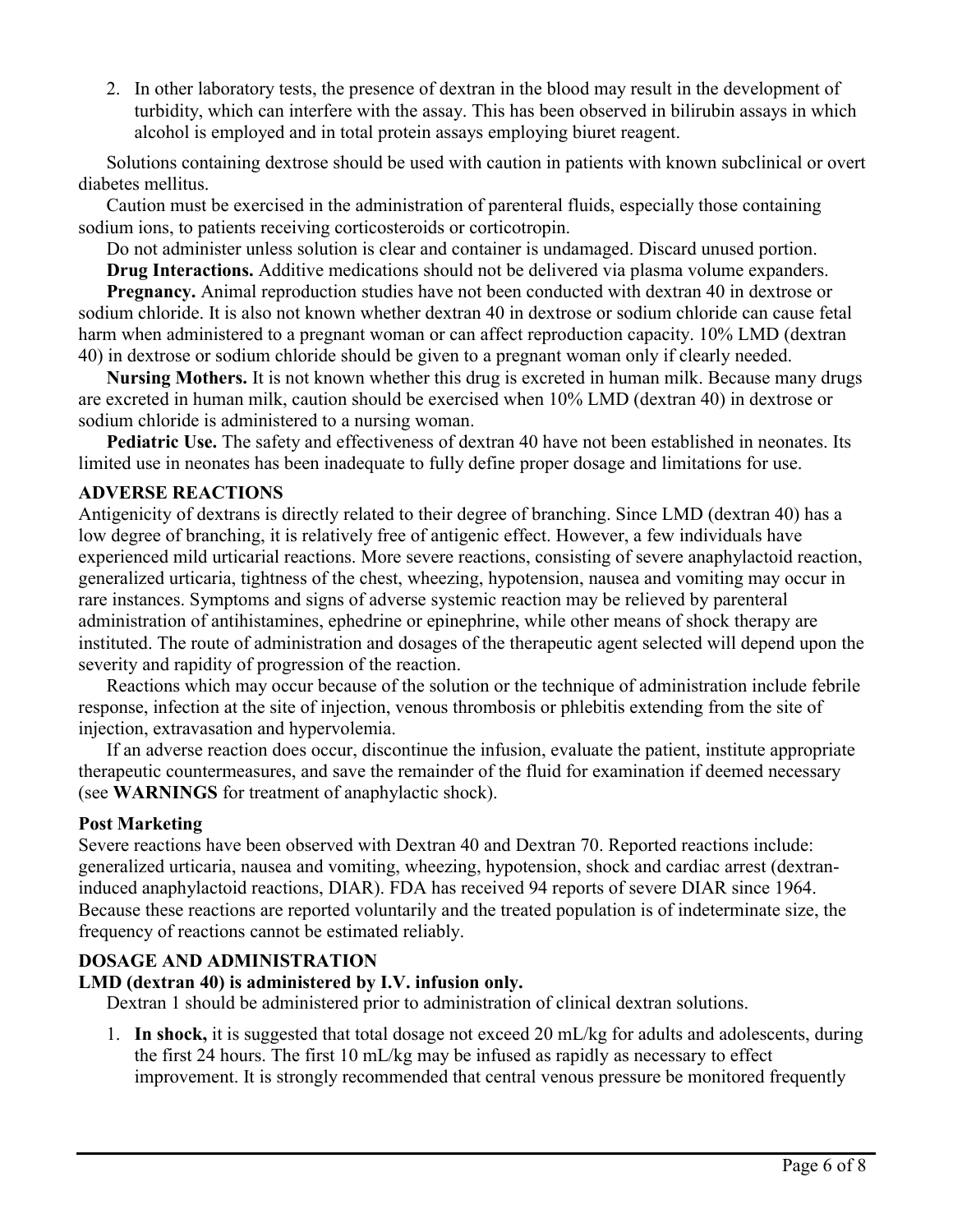during the initial infusion of the drug. Should therapy continue beyond 24 hours, subsequent dosage should not exceed 10 mL/kg per day and therapy should not continue beyond five days.

- 2. **In extracorporeal perfusion,** the dosage of LMD used will vary with the volume of the pump oxygenator. LMD can serve as a sole primer or as an additive to other priming fluids. For adults and adolescents, generally 10 to 20 mL of a 10% solution (1 to 2 g) of LMD per kilogram of body weight are added to the perfusion circuit. Usually total dosage should not exceed 2 g/kg of body weight.
- 3. **In prophylaxis of venous thrombosis and thromboembolism,** the dosage of LMD for adults and adolescents, should be chosen according to the risk of thromboembolic complications, e.g., type of surgery and duration of immobilization. In general, treatment should be initiated during surgery; 500 to 1,000 mL (approximately 10 mL/kg of body weight) should be administered on the day of operation. Treatment should be continued at a dose of 500 mL daily for an additional two to three days; then, according to the risk of complications, 500 mL may be given every second or third day during the period of risk, for up to two weeks.
- 4. Infants may be given 5 mL per kg body weight and children 10 mL per kg.

Parenteral drug products should be inspected visually for particulate matter and discoloration prior to administration, whenever solution and container permit. See **PRECAUTIONS**.

**Note**: When infusing concentrated LMD, the administration set should include a filter.

### **Instructions for use**

## **To Open**

Tear outer wrap at notch and remove solution container. Some opacity of the plastic due to moisture absorption during the sterilization process may be observed. This is normal and does not affect solution quality or safety. The opacity will diminish gradually.

### **Preparation for Administration**

### **(Use aseptic technique)**

- 1. Close flow control clamp of administration set.
- 2. Remove cover from outlet port at bottom of container.
- 3. Insert piercing pin of administration set into port with a twisting motion until the set is firmly seated. **Note**: See full directions on administration set carton.
- 4. Suspend container from hanger.
- 5. Squeeze and release drip chamber to establish proper fluid level in drip chamber.
- 6. Open flow control clamp and clear air from set. Close clamp.
- 7. Attach set to venipuncture device. If device is not indwelling, prime and make venipuncture.
- 8. Regulate rate of administration with flow control clamp.

# **WARNING: Do not use flexible container in series connections.**